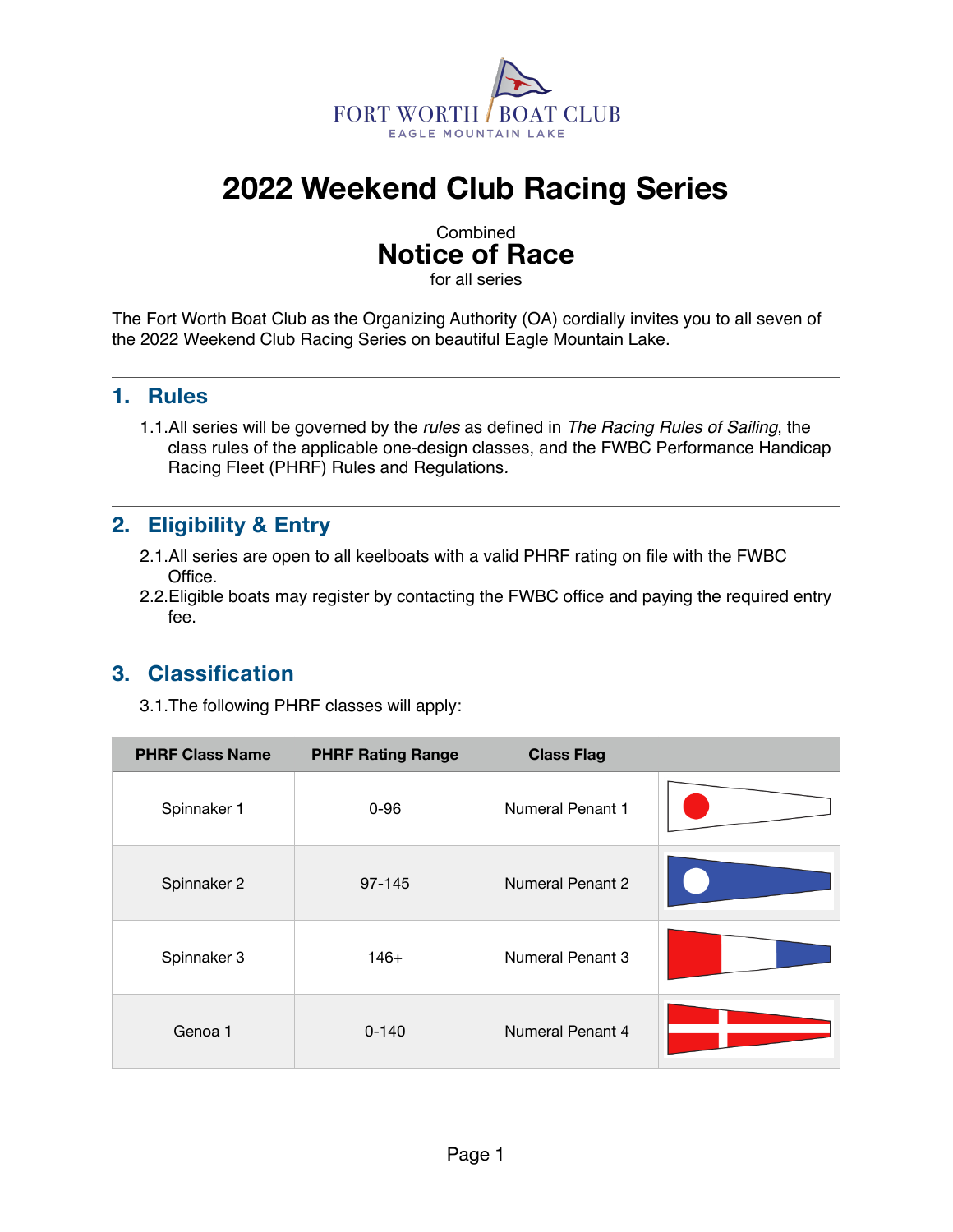

| <b>PHRF Class Name</b> | <b>PHRF Rating Range</b> | <b>Class Flag</b> |  |
|------------------------|--------------------------|-------------------|--|
| Genoa 2                | 141-190                  | Numeral Penant 5  |  |
| Genoa 3                | $191+$                   | Numeral Penant 6  |  |

- 3.2.Spinnaker Classes are allowed to use spinnakers while racing.
- 3.3.Genoa Classes shall not use spinnakers of any kind while racing.
- 3.4.One-design classes may be scored and awarded prizes at the discretion of the Race Committee.
- 3.5.A minimum of 3 boats participating in a series is required for that fleet to be scored as a one-design class.

#### **4. Fees**

- 4.1.The entry fee for participation in all series shall be \$150, payable at the FWBC office prior to participating in any series race. This fee covers all Weekend Series races for 2022
- 4.2.Entry fees are non-refundable.

#### **5. Schedule**

- 5.1.There will be a total of seven series, each consisting of five scheduled race days: Marigail, Roadie, Rolling Times, Hub Isaaks, Summer, Paki, & Blue Moon.
- 5.2.A Competitor's Briefing will be held in the FWBC Bar one hour prior to the first warning signal of the first race of a series.
- 5.3.The awards for a series will be presented after the last scheduled race of the following series.
- 5.4.The full schedule of races and PRO assignments will be in Addendum A, attached to this document.

#### **6. Sailing Instructions**

6.1.The Sailing Instructions will be available at the Competitor's Briefings prior to the beginning of each series, upon request at the FWBC office and available for download in PDF format from<http://fwbc.com/>

#### **7. The Courses**

7.1.The courses to be sailed will be windward-leeward, triangle, olympic, or combinations thereof.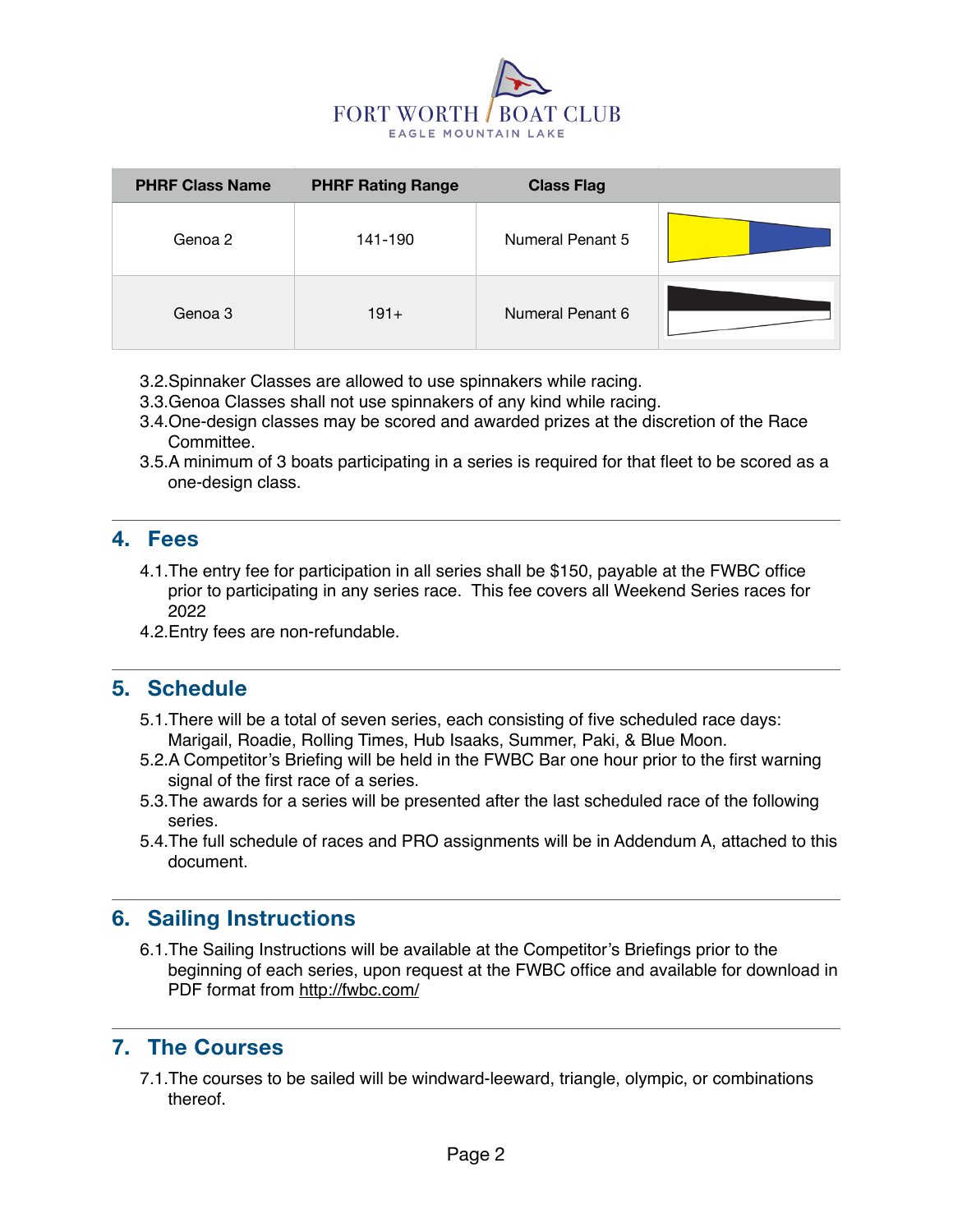

7.2.The course to be sailed will be indicated by the Race Committee prior to the warning signal.

#### **8. Scoring**

- 8.1.Five race days are scheduled for each series.
- 8.2.One race is required to be completed to constitute a series.
- 8.3.When fewer than four races have been completed, a boat's series score will the total of her race scores.
- 8.4.When four to five races have been completed, a boat's series score will be the total of her race scores excluding her worst score.
- 8.5.When six or more races have been completed, a boat's series score will be the total of her race scores excluding her two worst scores.

#### **9. Radio Communications**

9.1.Except in an emergency, a boat that is racing shall not make voice or data transmissions and shall not receive voice or data communication that is not available to all boats.

#### **10. Prizes**

- 10.1.It is a goal of the Race Committee to encourage consistent race participation in addition to performance. As such, prizes will only be awarded to boats that participate in at least 60% of the completed races in a series.
- 10.2.Prizes will be awarded at the discretion of the Race Committee based on participation levels
- 10.3.The Race Committee may, at its discretion, consolidate prize-giving for competitors who place in multiple fleets in a series simultaneously.

#### **11. Disclaimer of Liability**

11.1.Competitors participate in the regatta entirely at their own risk. See RRS 4, Decision to Race. The organizing authority will not accept liability for material damage or personal injury or death sustained in conjunction with or prior to, during, or after the regatta.

#### **12. Insurance**

12.1.Each participating boat shall be insured with valid third party liability insurance with a minimum cover of \$300,000.00 per incident.

#### **13. Further Information**

13.1.For further information please contact the FWBC Office or the Race Committee. The FWBC office phone number is (817) 236-8393.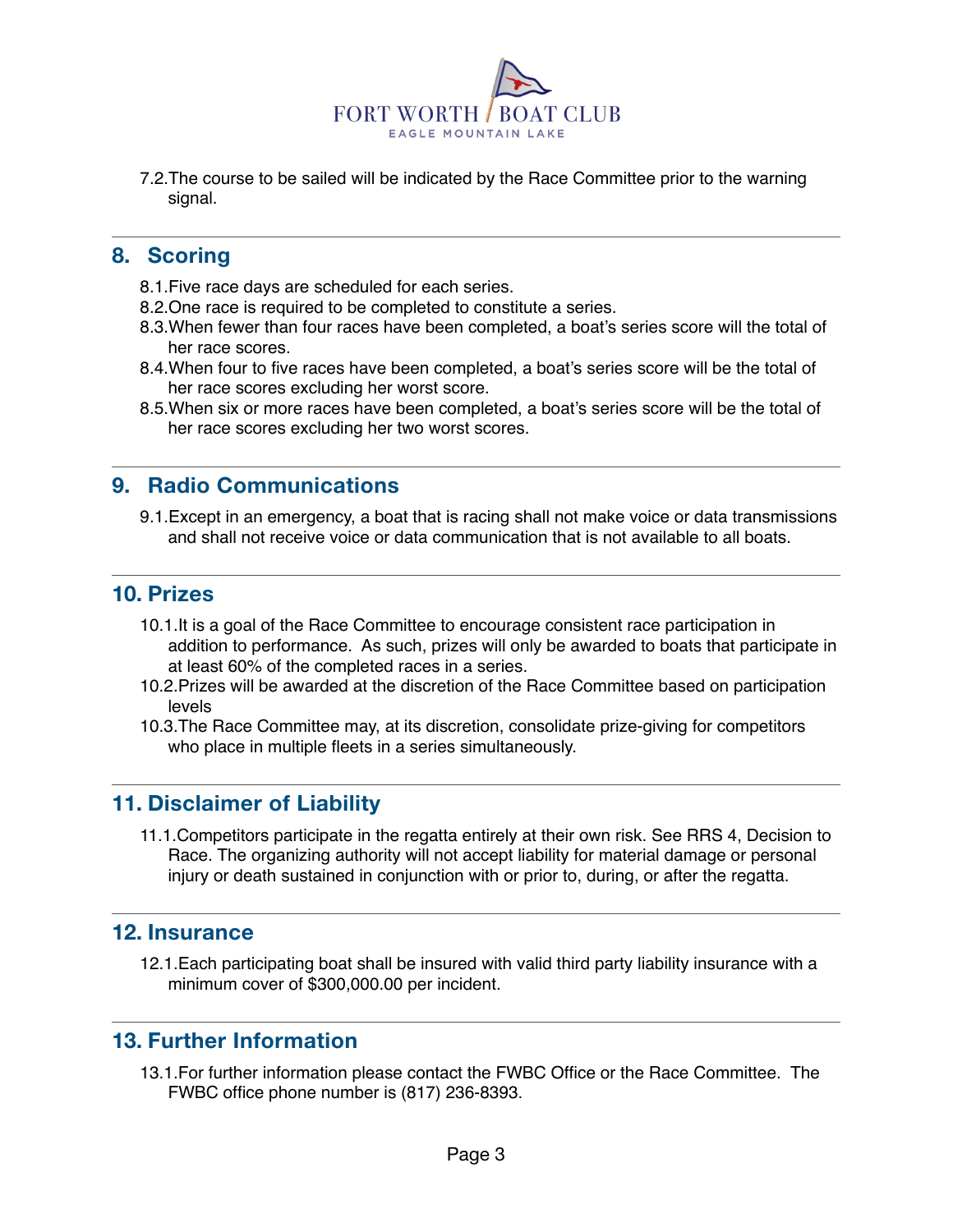

### Addendum A

## Schedule Of Races & Principle Race Officer Assignments

The Schedule of Race and PRO assignments will be as follows:

| Series Races            | Date | Time of<br>Warning<br>Signal | <b>Principal Race Officer</b><br>(PRO) |
|-------------------------|------|------------------------------|----------------------------------------|
| Marigail Race Day 1     | 1/02 | 1400                         | Martin Peacey                          |
| Marigail Race Day 2     | 1/09 | 1400                         | <b>Rick Schaffer</b>                   |
| Marigail Race Day 3     | 1/16 | 1400                         | Mark W Smith                           |
| Marigail Race Day 4     | 1/23 | 1400                         | Matt Talton                            |
| Marigail Race Day 5     | 1/30 | 1400                         | Michael Winfrey                        |
| Roadie Race Day 1       | 2/06 | 1400                         | Dwight Horton                          |
| Roadie Race Day 2       | 2/13 | 1400                         | Matt Arno                              |
| Roadie Race Day 3       | 2/20 | 1400                         | Glenn Darden                           |
| Roadie Race Day 4       | 2/27 | 1400                         | <b>Bryan Dyer</b>                      |
| Roadie Race Day 5       | 3/06 | 1400                         | James Mitchell                         |
| Hub Isaaks Race Day 1   | 3/20 | 1400                         | Edwin Youngblood                       |
| Hub Isaaks Race Day 2   | 3/27 | 1400                         | Wendy Vann                             |
| Hub Isaaks Race Day 3   | 4/03 | 1400                         | Jason Bradley                          |
| Hub Isaaks Race Day 4   | 4/10 | 1400                         | <b>Bernie Nauta</b>                    |
| Hub Isaaks Race Day 5   | 5/01 | 1400                         | Marc Nilsson                           |
| Rolling Time Race Day 1 | 5/15 | 1400                         | Jonathan Witt                          |
| Rolling Time Race Day 2 | 5/22 | 1400                         | Craig White                            |
| Rolling Time Race Day 3 | 6/05 | 1400                         | Kyle Meyer                             |
| Rolling Time Race Day 4 | 6/12 | 1400                         | John Hardesty                          |
| Rolling Time Race Day 5 | 6/26 | 1400                         | <b>Martin Peacey</b>                   |
| Summer Race Day 1       | 7/09 | 1000                         | Mike Schwinn                           |
| Summer Race Day 2       | 7/16 | 1000                         | <b>Rick Schaffer</b>                   |
| Summer Race Day 3       | 7/23 | 1000                         | Mark W. Smith                          |